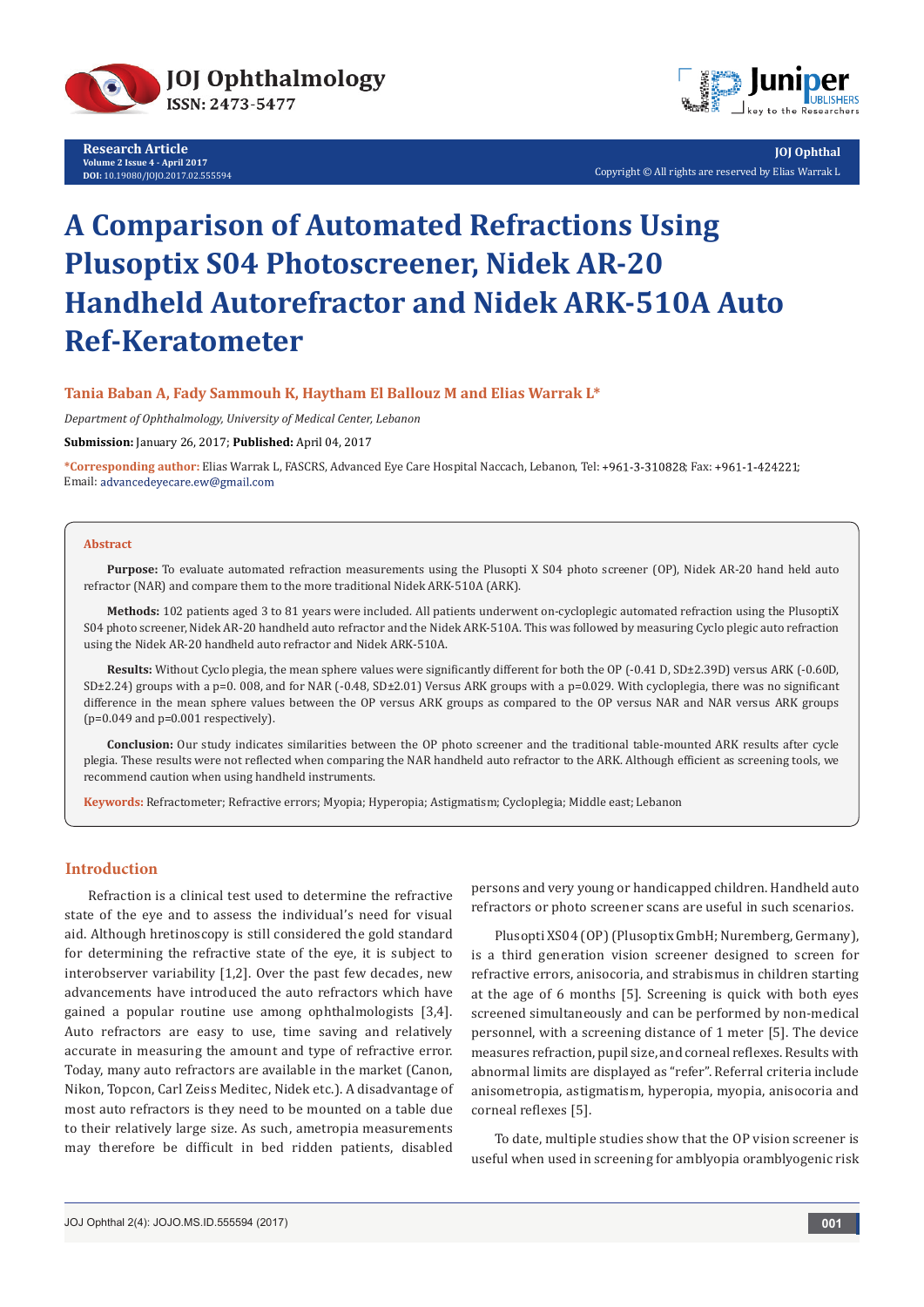factors [6-10] small-angle strabismus [11] is considered effective when compared to cycloplegic pediatric ophthalmic evaluation [9,10] and can be used to screen patients with intellectual disability foramblyogenic risk factors with 95% sensitivity and 50% specificity [12].

In our manuscript, we explore the accuracy of both the OP vision screener when used as suggested in noncyclopleged patients, the Nidek AR-20 (NAR) (NidekCo. Ltd, Gammagori; Aichi, Japan) handheld auto refractor on non cyclopleged and cyclopleged patients and compare the results with those obtained before and after cycloplegia using a more traditional tablemounted NidekARK-510A (ARK) autorefractor/keratometer (NidekCo. Ltd, Gammagori, Aichi, Japan).

#### **Materials and Methods**

We prospectively evaluated 102 consecutive patients presenting to the outpatient clinic during August 2013, without any bias to their age, gender, diagnosis or previous medical history. Patients were excluded if they could not be refracted because of poor cooperation or any ocular pathology. After the initial history was taken, a trained ophthalmology fellow (H.B) and professional optometrist (J.H) used all 3 instruments to obtain non Cyclo plegic automated refraction. This was followed bycycloplegia using 1 drop of Mydriacyl (tropicamide 1%, Alcon, Puurs, Belgium) in each eye twice (10 minute interval). Twenty to 30 minutes later, Cyclo plegic auto refraction was obtained using the ARK, and NAR auto refractors.

Data entry and statistical analysis were performed using SPSS 22.0 for Windows (SPSS Inc, Chicago, IL, USA). Analysis variables included:gender, age (years), auto refraction (sphere, cylinder, axis) and spherical equivalent for both eyes. For each of the 3instruments, the data were divided into 4 main categories: sphere, cylinder, axis and spherical equivalent. Spherical equivalent (sphere power+(0.5 x cylinder power)) measured in diopters was calculated from the auto refraction measurements. For the ARK and NAR handheld auto refractor, data were further divided into non cycloplegic and Cyclo plegic auto refractiCases with missing variables were excluded from the analysis. Two types of statistical testing were used to determine differences or similarities between the OP, NAR handheld auto refractor, and the ARK. Analysis of variance (ANOVA) testing was performed to compare the 3 groups. A variable ratio (F) was calculated to determine overall statistical differences. Paired-samples t-tests were performed to compare means between 2 groups. Significance was defined as p values less than or equal to 0.05.

#### **Results**

One hundred two patients (204 eyes) were initially recruited. Nineteen eyes (9.3%) could not be refracted by OP (one patient could not be refracted for both eyes by neither OP nor the NAR) and were excluded from the analysis. A total of 185 eyes completed the study on all 3 instruments and were included in the analysis (45.7% males, 54.3% females). The patients ranged in age from 3 years to 81 years (mean 41.02±19.7years, median 43 years).

| Noncycloplegic | Sphere (D) |           |        | Cylinder (D) |       | Axis (degrees) |      |           | <b>Spherical Equivalence (D)</b> |         |           |          |
|----------------|------------|-----------|--------|--------------|-------|----------------|------|-----------|----------------------------------|---------|-----------|----------|
|                | Mean       | <b>SD</b> | Median | Mean         | SD    | Median         | Mean | <b>SD</b> | Median                           | Mean    | <b>SD</b> | Median   |
| 0P             | $-0.41$    | -         | 2.39   | $+1$         | 0.927 | $+0.75$        | 90.6 | 61.1      | 90                               | $+0.09$ | 2.34      | $+0.375$ |
| <b>NAR</b>     | $-0.48$    | 2.01      | $-0.5$ | $+0.85$      | 0.833 | $+0.75$        | 97.2 | 57.9      | 98                               | $-0.05$ |           | $-0.125$ |
| ARK            | $-0.60$    | 2.24      | $-0.5$ | $+0.89$      | 0.836 | $+0.75$        | 81.2 | 58        | 84                               | $-0.14$ | 2.16      | $-0.125$ |

**Table 1:** Mean, standard deviation, median of autorefraction power using different instruments of autorefraction under noncycloplegic conditions.

OP:PlusoptiX S04 (Plusoptix GmbH; Nuremberg, Germany); NAR: Nidek AR-20 (Nidek Co.Ltd, Gammagori; Aichi, Japan); ARK: Nidek ARK-510A (NidekCo.Ltd, Gammagori; Aichi, Japan).

Using OP, the mean recorded sphere on 185 eyes was -0.41 diopters, mean cylinder was +1 diopters, and mean axis were measured at 90.6° (Table 1). The median spherical value was

Plano (range -6.75 to +10). The mean spherical equivalent determination of the OP group was +0.09 diopters (range -6.125 to +10.5). A myopic spherical value was found in 47.6% of the eyes 42.7%were hyperopic and 9.7% were plano. Astigmatism was identified in 96.8%.

#### **Non cycloplegic auto refraction results for nidek AR-20 handheld autorefractor and nidek ARK-510A**

**Table 2:** Comparison of diagnosis results based on spherical values measured withoutcycloplegia (N=185).

|            | <b>Myopic</b> | <b>Hyperopic</b> | Plano       | Astigmatism |
|------------|---------------|------------------|-------------|-------------|
| <b>OP</b>  | 88 (47.6%)    | 79 (42.7%)       | 18 (9.7%)   | 179 (96.8%) |
| <b>NAR</b> | 112 (60.5%)   | 62 (33.5%)       | $11(5.9\%)$ | 170 (91.9%) |
| <b>ARK</b> | 113 (61.1%)   | 56 (30.3%)       | 16 (8.6%)   | 177 (95.7%) |

OP: PlusoptiX S04 (Plusoptix GmbH; Nuremberg, Germany); NAR: Nidek AR-20 (NidekCo.Ltd, Gammagori; Aichi, Japan); ARK: Nidek ARK-510A (NidekCo.Ltd, Gammagori; Aichi, Japan).

The mean sphere value recorded by the NAR for 185 eyes was -0.48 diopters, mean cylinder was+0.85 diopters, and mean

axis were 97.16°. The median spherical value was -0.5 diopters (range -6.75 to+8.5). The mean spherical equivalence for the NAR group -0.05 diopters (range -6.125 to+9.12). A myopic spherical value was identified in 60.5%; 33.5% were hyperopic, and 5.9% were Plano. Astigmatism was identified in 91.9%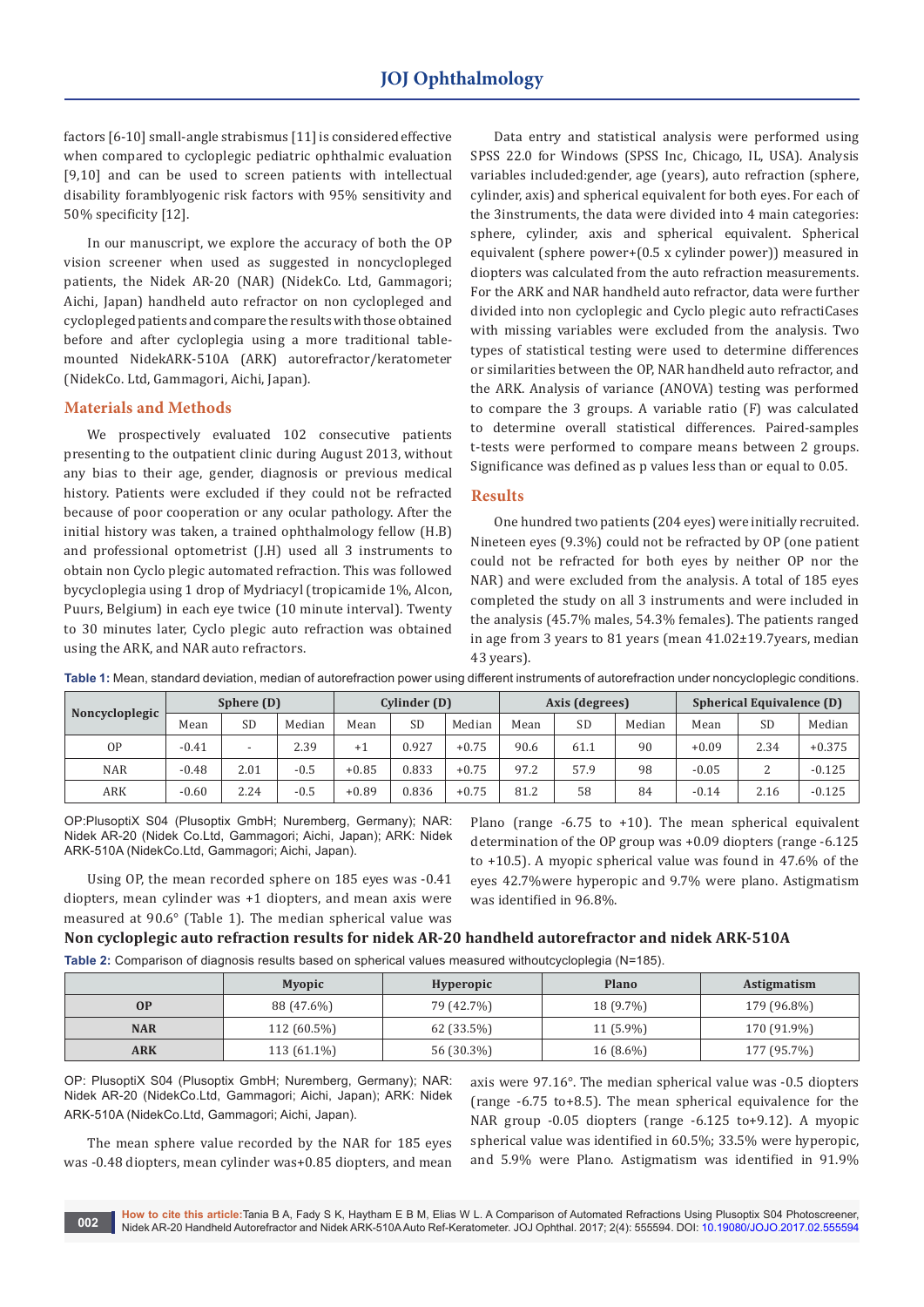(Table 2). The mean spherical value recorded using the ARK on 185 eyes was -0.604 diopters, mean cylinder was +0.89 diopters, and mean axis measurement was 81.2° (Table 1). The median spherical value was -0.5 diopters (range -6.25 to+10.5). The mean spherical equivalence measured in this group was -0.136

diopters (range -4.875 to+10.875). A myopic spherical value was diagnosed in 61.1%, 30.3% were hyperopic, and 8.6% were Plano. Astigmatism was identified in 95.7% of 185 eyes (Table 2).

#### **Cycloplegicautorefraction results for nidek AR-20 handheld autorefractor and nidek ARK-510A**

**Table 3:** Mean, standard deviation, median of autorefraction power using different instruments of autorefractioncycloplegic conditions for NAR and ARK.

| Cycloplegic | Sphere (D) |           |               | Cylinder (D) |           | Axis (degrees) |         |           | <b>Spherical Equivalence (D)</b> |      |           |        |          |
|-------------|------------|-----------|---------------|--------------|-----------|----------------|---------|-----------|----------------------------------|------|-----------|--------|----------|
|             | Mean       | <b>SD</b> | <b>Median</b> | Mean         | <b>SD</b> | Median         | Mean    | <b>SD</b> | Median                           | Mean | <b>SD</b> | Median |          |
|             | 0P         | $-0.41$   | 2.38          |              | 11.677    |                |         | 90.6      | 61.1                             | 90   | $+0.09$   | 2.34   | $+0.375$ |
|             | <b>NAR</b> | $-0.266$  | 2.1270        |              | $+0.837$  | 0.823          | $+0.50$ | 91.3      | 54.0                             | 95   | $+0.145$  | 2.08   | $+0.25$  |
|             | ARK        | $-0.40$   | 2.179         | $-0.25$      | $+0.86$   | 0.858          | $+0.50$ | 79.95     | 57.7                             | 85   | $+0.05$   | 2.10   | $+0.125$ |

Optix: PlusoptiX S04 (Plusoptix GmbH; Nuremberg, Germany); C-NAR: cycloplegic-Nidek AR-20 (NidekCo.Ltd, Gammagori; Aichi, Japan); C-ARK: cycloplegic- Nidek ARK-510A (NidekCo.Ltd, Gammagori; Aichi, Japan).

The mean sphere value recorded by the NAR for 185 eyes was -0.266 diopters, mean cylinder was +0.837 diopters, and mean axis were 91.3° (Table 3). The median spherical value was Plano (range -5.75 to+10.5). The mean spherical equivalence for the NAR group +0.145 diopters (range -4.75 to+10.875). A myopic spherical value was diagnosed in 48.6%, 41.6% were hyperopic, and 9.7% were Plano. Astigmatism was identified in 97.3%. The mean spherical value recorded using the ARK on 185eyes was -0.40 diopters, mean cylinder was +0.86 diopters, and mean axis measurement was 79.95° (Table 3). The median spherical value was -0.25 diopters (range -6.25 to+10.5). The mean spherical equivalence measured in this group was +0.05 diopters (range -4.875 to+10.875). A myopic spherical measurement was diagnosed in 52.4% of eyes, 35.1% were hyperopic, and 12.4% were Plano. Astigmatism was identified in 95.7% of eyes (Table 4).

**Table 4:** Comparison of diagnosis results based on spherical values measured with cycloplegia for NAR and ARK (N=185).

|            | <b>Myopic</b> | <b>Hyperopic</b> | <b>Plano</b> | <b>Astigmatism</b> |
|------------|---------------|------------------|--------------|--------------------|
| OP         | 88 (47.6%)    | 79 (42.7%)       | 18 (9.7%)    | 179 (96.8%)        |
| <b>NAR</b> | 90 (48.6%)    | 77 (41.6%)       | 18 (9.7%)    | 180 (97.3%)        |
| ARK        | 97 (52.4%)    | 65 (35.1%)       | 23 (12.4%)   | 177 (95.7%)        |

Optix: PlusoptiX S04 (Plusoptix GmbH; Nuremberg, Germany); C-NAR: Cycloplegic- Nidek AR-20 (NidekCo.Ltd, Gammagori; Aichi, Japan); C-ARK: Cycloplegic- Nidek ARK-510A (NidekCo.Ltd, Gammagori; Aichi, Japan).

Table 5: Comparisons of analysis of variance data and Paired-samples t-test of thePlusoptiXS04 photoscreener,Nidek AR-20 handheld autorefractor, and the Nidek ARK-510A using noncycloplegicautorefraction results.

| <b>ANOVA for Sphere</b>                |                                                 |                       | <b>Paired Samples-T test for Sphere</b> |                     |  |  |  |
|----------------------------------------|-------------------------------------------------|-----------------------|-----------------------------------------|---------------------|--|--|--|
| F ratio 0.358                          |                                                 | <b>OP Vs NAR</b>      | <b>OP Vs ARK</b>                        | <b>NAR Vs ARK</b>   |  |  |  |
| P value 0.699                          | P value                                         | 0.337                 | 0.008                                   | 0.029               |  |  |  |
|                                        | 95%CI                                           | $-0.077$ to $0.223$   | 0.051 to 0.336                          | 0.013 to 0.228      |  |  |  |
| Similar                                |                                                 | Similar               | Different                               | <b>Different</b>    |  |  |  |
| <b>ANOVA for Cylinder</b>              |                                                 |                       | Paired samples-T test for Cylinder      |                     |  |  |  |
| F ratio 1.483                          |                                                 | OP Vs NAR             | <b>OP Vs ARK</b>                        | <b>NAR Vs ARK</b>   |  |  |  |
| P value 0.228                          | P value                                         | 0.002                 | 0.025                                   | 0.411               |  |  |  |
|                                        | 95%CI                                           | 0.054 to 0.245        | 0.142 to 0.205                          | $-0.138$ to $0.565$ |  |  |  |
| Similar                                |                                                 | Different             | Different                               | Similar             |  |  |  |
| <b>ANOVA for AXIS</b>                  | Paired samples-T test for Axis                  |                       |                                         |                     |  |  |  |
| F ratio 3.207                          |                                                 | OP Vs NAR             | <b>OPVs ARK</b>                         | <b>NAR Vs ARK</b>   |  |  |  |
| P value 0.041                          | P value                                         | 0.261                 | 0.066                                   | 0.001               |  |  |  |
|                                        | 95%CI                                           | -18.053 to 4.929      | $-0.636$ to 19.436                      | 6.33 to 25.595      |  |  |  |
| Different                              |                                                 | Similar               | Similar                                 | Different           |  |  |  |
| <b>ANOVA for Spherical Equivalence</b> | Paired samples-T test for Spherical Equivalence |                       |                                         |                     |  |  |  |
| F ratio 0.515                          |                                                 | <b>OP Vs NAR</b>      | <b>OP Vs ARK</b>                        | <b>NAR Vs ARK</b>   |  |  |  |
|                                        | P value                                         | 0.054                 | 0.002                                   | 0.133               |  |  |  |
| P value 0.598                          | 95%CI                                           | $-0.0002$ to $0.2928$ | 0.088 to 0.366                          | $-0.252$ to $0.188$ |  |  |  |
| Similar                                |                                                 | Similar               | Different                               | Similar             |  |  |  |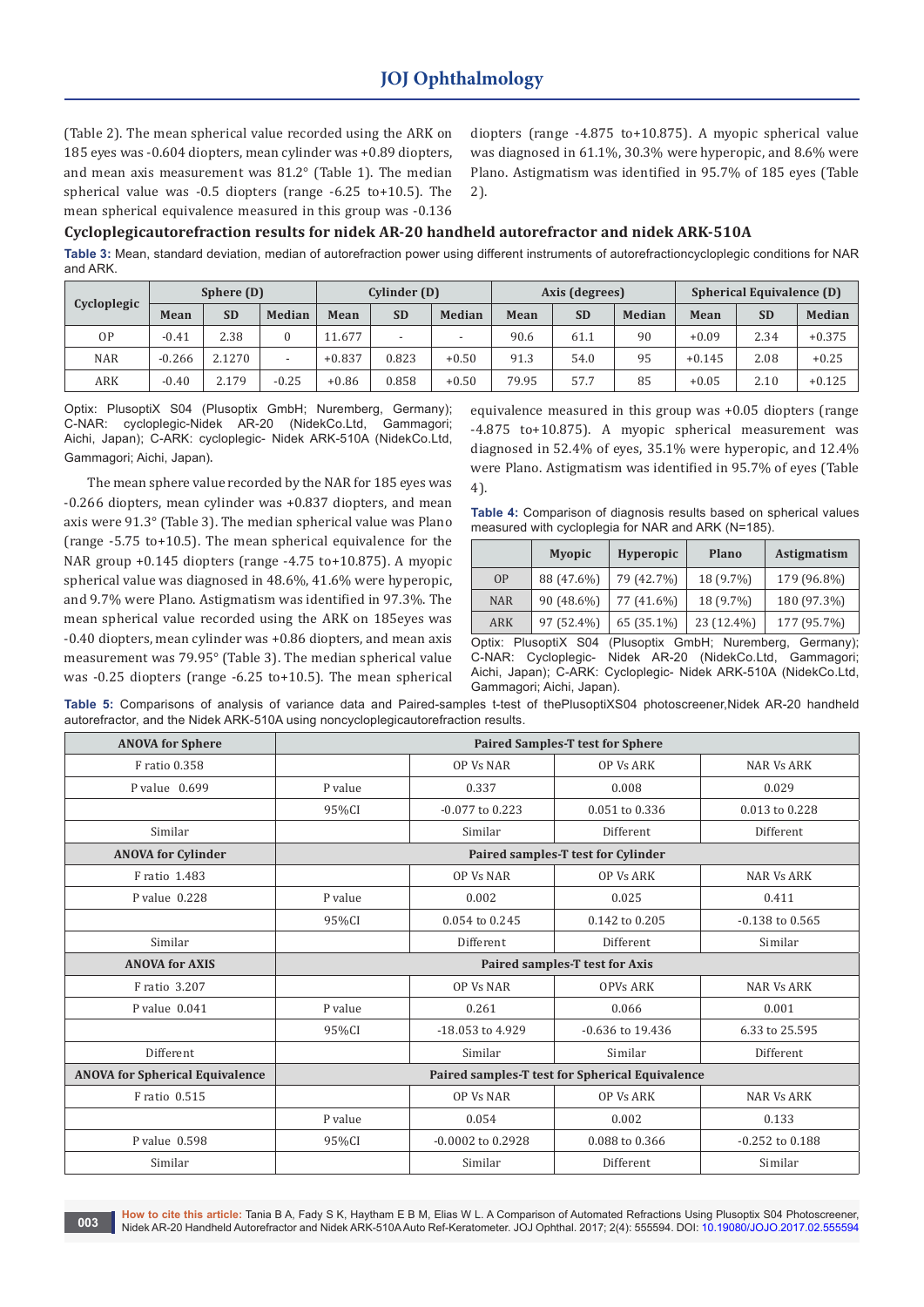ANOVA: analysis of variance test; CI: confidence interval; F: Variance ratio; OP: PlusoptiX S04 (Plusoptix GmbH; Nuremberg, Germany); NAR: Nidek AR-20 (NidekCo.Ltd, Gammagori; Aichi, Japan); ARK: Nidek ARK-510A (NidekCo.Ltd, Gammagori; Aichi, Japan).

Except, of the axis value, ANOVA testing for auto refraction parameters of all instruments before cycle plegia revealed no significant difference among the 3 groups (Table 5). While paired-samples t-test comparisons of OP and NAR sphere values showed no statistical significance (p=0.34). Comparisons of sphere values for OPversus ARK and NAR versus ARKwere statistically significant (p=0.008 and 0.03 respectively) (Table 5). Paired-samples t-test comparisons of cylinder values of NAR versus ARK showed similar results. However, the OP versus NAR and OP versus ARK groups showed a significant difference ( $p= 0.002$  and  $p=0.025$  respectively) (Table 5). The axis value analysis by ANOVA revealed a significant p-value ( $p= 0.034$ ), indicating an overall significant difference between the 3 groups. Conversely, paired-samples t-test results were only significant between the NAR and ARK groups (p=0.001) (Table 5).

Calculated spherical equivalence measurements did correlate with our initial sphere measurements in the NAR versus ARK groups. Paired-samples t-test comparisons between the OP versus ARK demonstrated a difference with a p= 0.002. When comparing the OP versus NAR and the NAR versus ARK groups, no statistical difference was observed (Table 5).

Data from the NAR and ARK instruments were reassessed using Cyclo pelagic autorefractions (C-NAR and C-ARK); ANOVA testing for all refraction parameters did not indicate any statistical differences (Table 6). Similarly, paired-samples t-test comparisons showed comparable results among the OP versus C-ARK groups. However, there was a statistical significance in OP versus C-NAR and C-NAR versus C-ARK groups (p= 0.049 and 0.001 respectively) (Table 6). Paired-samples t-test for the cylinder values of the OP versus the C - NAR group and OP versus C-ARK indicated statistical differences (p=0. 000 and p =0. 001) (Table 6).

**Table 6:** Comparisons of analysis of variance data and Paired-samples t-test of the PlusoptiXS04 photoscreenerusing cycloplegicautorefraction resultsfor Nidek AR-20 handheld autorefractor, and the Nidek ARK-510A.

| <b>ANOVA for Sphere</b>                | <b>Paired Samples-T test for Sphere</b>         |                       |                                    |                      |  |  |  |
|----------------------------------------|-------------------------------------------------|-----------------------|------------------------------------|----------------------|--|--|--|
| F ratio 0.214                          |                                                 | <b>OP Vs NAR</b>      | <b>OP Vs ARK</b>                   | <b>NAR Vs ARK</b>    |  |  |  |
| P value $0.808$                        | P value                                         | 0.049                 | 0.898                              | 0.001                |  |  |  |
|                                        | 95%CI                                           | $-0.289$ to $-0.0004$ | $-0.155$ to $0.136$                | 0.056 to 0.214       |  |  |  |
| Similar                                |                                                 | Different             | Similar                            | Different            |  |  |  |
| <b>ANOVA for Cylinder</b>              |                                                 |                       | Paired samples-T test for Cylinder |                      |  |  |  |
| F ratio 2.012                          |                                                 | OP Vs NAR             | <b>OP Vs ARK</b>                   | <b>NAR Vs ARK</b>    |  |  |  |
| P value 0.135                          | P value                                         | 0.000                 | 0.001                              | 0.364                |  |  |  |
|                                        | 95%CI                                           | 0.079 to 0.250        | 0.062 to 0.221                     | $-0.073$ to $0.0268$ |  |  |  |
| Similar                                |                                                 | Different             | Different                          | Similar              |  |  |  |
| <b>ANOVA for AXIS</b>                  | <b>Paired samples-T test for Axis</b>           |                       |                                    |                      |  |  |  |
| F ratio 2.267                          |                                                 | <b>OP Vs NAR</b>      | <b>OPVs ARK</b>                    | <b>NAR Vs ARK</b>    |  |  |  |
| P value $0.105$                        | P value                                         | 0.895                 | 0.043                              | 0.007                |  |  |  |
|                                        | 95%CI                                           | -11.237 to 9.820      | 0.326 to 20.982                    | 3.169 to 19.556      |  |  |  |
| Similar                                |                                                 | Similar               | Different                          | Different            |  |  |  |
| <b>ANOVA for Spherical Equivalence</b> | Paired samples-T test for Spherical Equivalence |                       |                                    |                      |  |  |  |
| F ratio 0.050                          |                                                 | <b>OP Vs NAR</b>      | <b>OP Vs ARK</b>                   | <b>NAR Vs ARK</b>    |  |  |  |
| P value 0.951                          | P value                                         | 0.465                 | 0.578                              | 0.005                |  |  |  |
|                                        | 95%CI                                           | $-0.202$ to $0.927$   | 0.094 to 0.168                     | 0.0277 to 0.1559     |  |  |  |
| Similar                                |                                                 | Similar               | Similar                            | Different            |  |  |  |

ANOVA: analysis of variance test; CI: confidence interval; Optix: PlusoptiX S04 (Plusoptix GmbH; Nuremberg, Germany); C-NAR: cycloplegic- Nidek AR-20 (NidekCo.Ltd, Gammagori; Aichi, Japan); C-ARK: cycloplegic- Nidek ARK-510A (NidekCo.Ltd, Gammagori; Aichi, Japan).

For Axis values, paired-samples t-test comparisons of OPversus C-NAR values were statistically similar, whereas those of OP versus C-ARK showed a significant difference (p= 0.04). The C-NAR axis value compared to that of the C-ARK also showed a significant difference (p= 0.07) (Table 6). Finally,

when analyzing spherical equivalence, paired-samples t-test comparisons showed similar results except for the C-NAR versus C-ARK group which showed a significant difference with a p=0. 005 (Table 6).

## **Discussion**

Although considered as the gold standard for measuring refractive status, Cyclo pelagic refractions can be time consuming, cause patients discomfort and adds additional costs. As amblyopia is one of the leading causes of visual impairments in adults [13]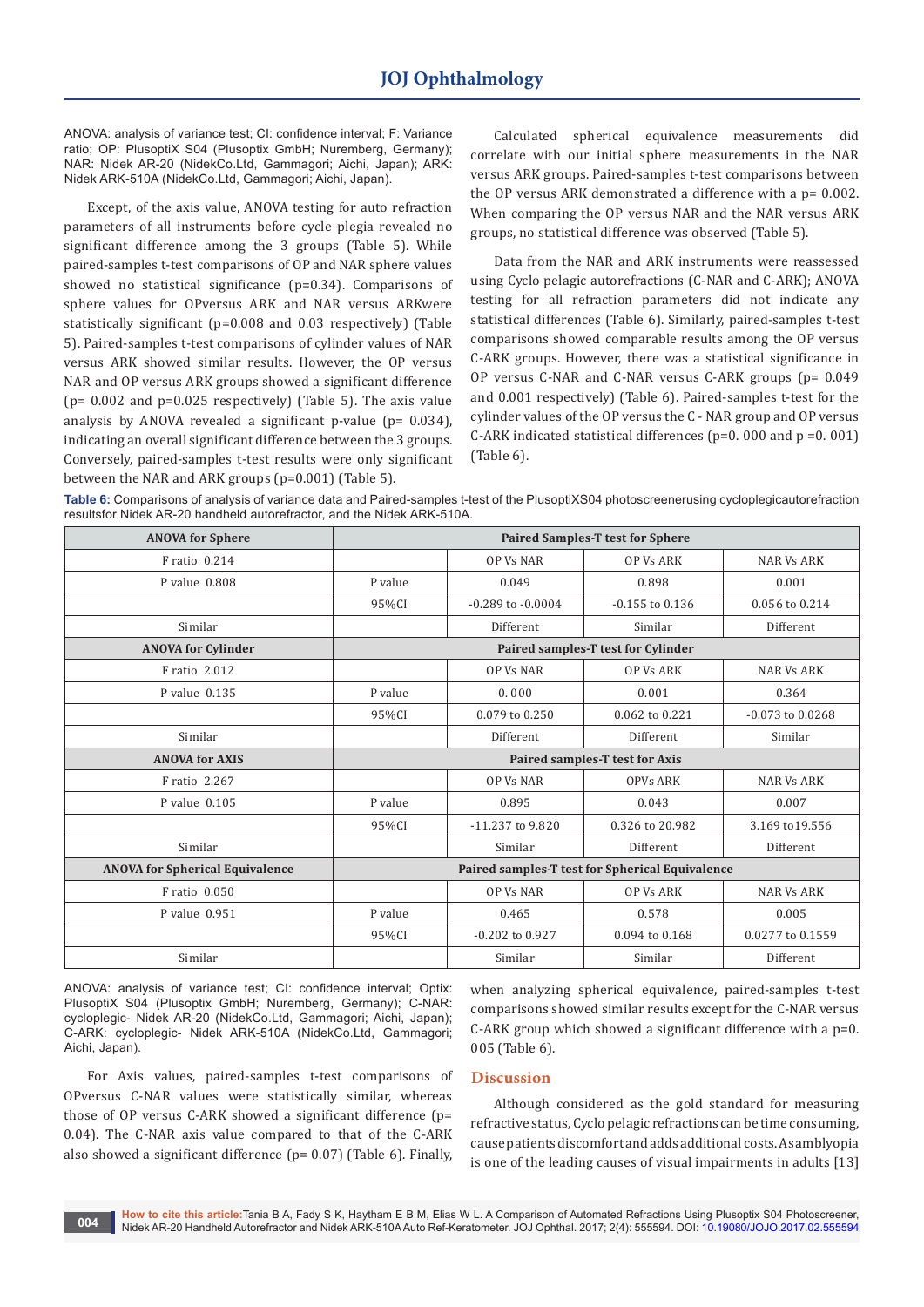developing accurate, easy to use, friendly autorefractors that do not require the use of cytoplegic agents could help in identifying significant refractive errors more rapidly and efficiently while avoiding the drawbacks of cycloplegia.As new instruments for refractive error measurements become available, it is of critical importance to evaluate and compare their validity to that of existing reliable technology. The OP photo screener has been marketed toward health care providers as a tool to assess refractive errors in young children without cycloplegia [5,9,10]. Although many studies showed that the OP vision screener is useful as a screening tool for amblyopia or amblyogenic risk factors [6-10] Dahlmann-Noor et al argue that the use of OP as a single screening test in children may miss a significant number of children with amblyopia or amblyogenic risk factor [14].

As in other studies, we found that both the OP vision screener and NAR handheld auto refractor were simple and user friendly, as well as quick in reporting refraction result without the need for direct contact or patient compliance. However, limitations that we encountered while using the OP included the need for a dimly lit room to obtain proper measurements, and its inability to obtain measurements in patients with a number of ophthalmologic conditions. Of the 19 eyes that failed autorefraction by the OP, 6 had a high refractive errors (more than -5), 4 had a history of cataract surgery, 2 had a history of cataract surgery and corneal rings for keratoconus (also failed autorefraction by NAR), 2 had a history of diabetic retinopathy, 1 had a history of a corneal ring for keratoconus, while the remaining 4 had no known ocular problems but were read as "pupil undetected". Disadvantages similar to those claimed by Rajavi et al which may have limited our use included: pupil size, fixation problems and posterior segment pathologies [15]. Limitations with the NAR were mostly a failure of patient cooperation resulting in no measurements being taken especially in children. A child's ability to hold the head still limited our ability to produce repeatable measurements.

The ARK table-mounted auto refractor readings were more frequently myopic compared to the OP and NAR (Table 2 & 4). This may be explained by the fact that it is well known that auto refractive instruments tend to overestimate myopia and underestimate hyperopia [10]. Except for the axis value prior to cycloplegia, when comparing all 3 instruments using ANOVA, our data indicated that there was no significant difference in auto refraction results before and after cyloplegia (Table 5 & 6). Comparing the OP spherical values with values obtained before cycloplegia using the NAR and the ARK indicated that there was a significant difference between the OP and the ARK groups as well as the NAR and ARK groups. This may lead us to conclude that the two handheld instruments may not be as reliable as the well established ARK for diagnosing refractive errors. In contrast, however, the results from both handheld instruments were similar (Table 5). Although the above mentioned results were reflected in the calculated spherical values for both the OP versus ARK and OP versus NAR groups, the NAR versus the ARK group showed similar results.

After cycloplegia on NAR and ARK, our spherical values indicated a difference between OP versus C-NAR and the C-NAR versus C-ARK groups (Tables 6). However, there was no difference between the OP and C-ARK values. Our study results are consistent with data from other studies that claim the OP to be a screening tool to assess refractive without the need cycloplegia [5,9,10]. While in both the cyclopleged and non cyclopleged groups, the OP recorded myopia less often than those recorded by the NAR and the ARK, astigmatism recordings were more comparable in all 3 groups (Table 2 & 4). The astigmatic (cylinder) readings were statistically similar between all 3 instruments by ANOVA however, paired samples-T test detected a difference between the OP and both the NAR and ARK groups before and after cycloplegia (Table 5 & 6). These results could mean that with regards to diagnosing astigmatism (measuring cylinder values) the OP may not be as reliable as the ARK as compared to the NAR.

Although handheld refractors are proving to be more practical, time efficient and provide a value as screening tools, we suggest that they should be used with caution when determining automated refractions especially in children. In the era of refractive surgery, it is important to assess the reliability and reproducibility of newer instruments when compared to existing technology and should not compromise the accuracy of the refractive state of a patient at the expense of practicality and time saving. We do not recommend the use of the hand held instruments for diagnostic purposes, with the exception of remote or inaccessible areas where portable instruments are essential and cycloplegia is difficult.

A positive aspect of our study setup is that our study population was non bias to age during recruitment. To our knowledge the Optixphotoscreener has only been extensively studied in screening younger population groups. This study may give us a better analysis of the use of the open adult patients. Several limitations are inherent in our study. In view of the time constraints and the difficulty of getting young children and elderly patients to cooperate and concentrate for long durations, repeated measurements on all 3 instruments were not documented. Furthermore, and for the same reason of time constraint, two separate individuals obtaining measurements on the handheld instruments may have introduced inter-observer bias. Finally, the same observer documenting measurements from both the handheld and table-mounted auto refractor was not masked to subjective refraction readings, introducing possible observer bias.

#### **References**

- 1. [Bharadwaj SR, Malavita M, Jayaraj J \(2013\) A psychophysical technique](https://www.ncbi.nlm.nih.gov/pubmed/24117784)  [for estimating the accuracy and precision of retinoscopy. Clin Exp](https://www.ncbi.nlm.nih.gov/pubmed/24117784)  [Optom 97\(2\): 164-170.](https://www.ncbi.nlm.nih.gov/pubmed/24117784)
- 2. [Zadnik K, Mutti DO, Adams AJ \(1992\) The repeatability of measurement](https://www.ncbi.nlm.nih.gov/pubmed/1607244)  [of the ocular components. Invest Ophthalmol Vis Sci 33\(7\): 2325-2333.](https://www.ncbi.nlm.nih.gov/pubmed/1607244)
- 3. [Decarlo DK, Mc Gwin G, Searcey K, Gao L, Snow M, et al. \(2013\) Trial](https://www.ncbi.nlm.nih.gov/pmc/articles/PMC3541945/)  [frame refraction versus auto refraction among new patients in a low](https://www.ncbi.nlm.nih.gov/pmc/articles/PMC3541945/)[vision clinic. Invest Ophthalmol Vis Sci 54\(1\): 19-24.](https://www.ncbi.nlm.nih.gov/pmc/articles/PMC3541945/)

**How to cite this article:** Tania B A, Fady S K, Haytham E B M, Elias W L. A Comparison of Automated Refractions Using Plusoptix S04 Photoscreener, Nidek AR-20 Handheld Autorefractor and Nidek ARK-510A Auto Ref-Keratometer. JOJ Ophthal. 2017; 2(4): 555594. DOI: [10.19080/JOJO.2017.02.555594](http://http://dx.doi.org/10.19080/JOJO.2017.02.555594
)